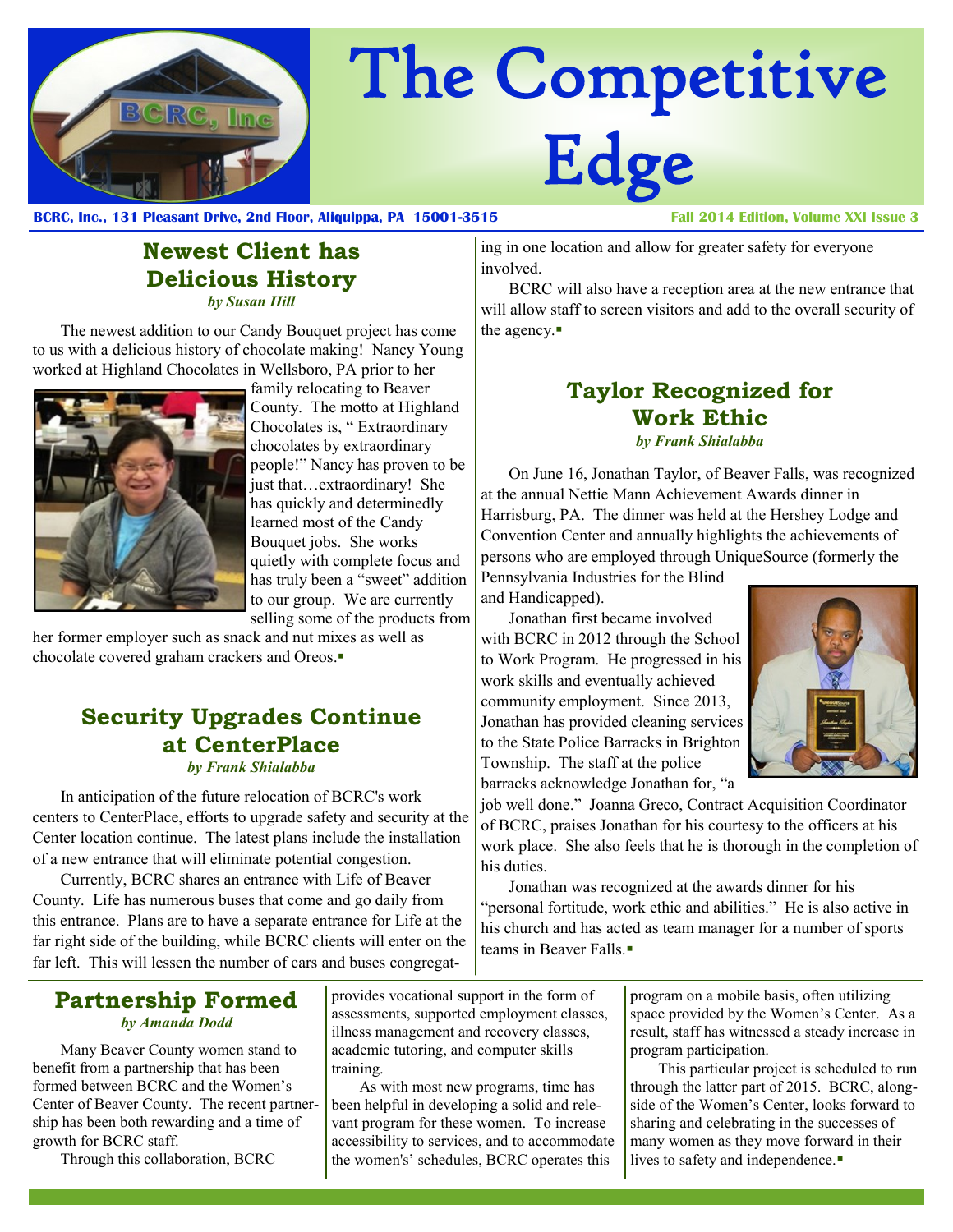#### Newsletter Celebrates 21st Year

This year, BCRC's newsletter, *The Competitive Edge, celebrates its* 21<sup>st</sup> year of providing the latest BCRC news to consumers, families and friends.



In 1993, BCRC Executive Director, Paulette Miller, decided that BCRC needed

a newsletter to encourage individuals and their families to strive toward competitive employment in the community. She appointed Frank Shialabba as chairperson of the newly formed newsletter committee. With Ms. Miller's approval and in keeping with the theme of competitive employment, Shialabba christened the newsletter, "*The Competitive Edge*."

While still encouraging community employment, today *The Competitive Edge* also chronicles the achievements of BCRC clients and staff, outlines the latest agency developments in programming, safety, training, etc., offers safety tips, and provides news on exciting events and items that might be of interest to others.

While retired from BCRC, Shialabba still chairs the newsletter committee, because as he says, "I especially enjoy chronicling the individual accomplishments of the clients and staff. They are the heart and soul of BCRC."

#### WIN Participants Prepare for Medical Emergencies *by Frank Shialabba*

Forty staff and participants of WIN Services have received First Aid and CPR certification as a result of a new WIN initiative. Linda Uhernik, an American Heart Association certified instructor, has provided the training.

Sheila Silbaugh, Director of WIN Services, was concerned that many of WIN's participants live on their own and may not know what to do in a medical emergency. Also, some individuals live with parents who are older and may be confronted with a

medical emergency at some point in the future. She decided to contact Ms. Uhernik, the mother of one of WIN's participants, about starting the innovative new program.

The new "buddy program" is a paring of one staff and one participant as partners in learning. According to Ms. Silbaugh, "Participants receive certification in First Aid and CPR. They also learn how to use an AED and EpiPen. The program has given individuals a new sense of security and competence when dealing with medical emergencies. It has also been valuable training for our staff. I am excited that so far everyone has taken their test and passed."

The new program is another example of BCRC's commitment to safety.

#### Spotlight On: Denise McCormish *by Jennifer Gengarella*

When visiting BCRC's CenterPlace building, one of the first encounters you have is with Denise McCormish. An administra-

tive assistant since 2008, Denise wears many hats --from front office and clerical duties, to working the new security system for admitting visitors. With an Associate's Degree from CCBC, she has previously worked as a medical secretary and for Bank of America before bringing her skills to BCRC.



Noting the growth of personnel, Denise also applauds the addition of the

CenterPlace building and new enhanced security measures as part of BCRC's transformation since she began. She also remarks on the great working relationship with our clients and friendships she has developed with other co-workers as some of her favorite elements of working here. She makes a difference in the lives of those she helps at BCRC.

Although relaxing at home with her fiancée is one of her favorite things to do, in her leisure time, Denise also enjoys hosting spa parties for her friends.

#### **Production Centers and Aurora Welcome Summer** *by Frank Shialabba*

BCRC celebrated the dawn of summer on June 13 with a picnic and a luau. While the production centers enjoyed their annual picnic at John A. Antoline Memorial Park, Aurora participants got their "Hawaiian" on with a luau at their Beaver location.

The client picnic was sponsored by Monaca Recreation and featured a DJ



**Star McNutt and Sarah Holly pictured walking to right field.**

and more than 100 softball participants. Burgers, halushki, baked beans, watermelon and cookies galore were provided by the wonderful members of the Monaca Recreation. Softball hats were provided by ESB Bank.

 Eighteen Aurora participants attended a luau sponsored by the Lutheran Church on the same day. Luau goers enjoyed music and karaoke provided by DJ Lucas Guthrie. Participants also had fun with bingo and an old-fashioned beach ball toss. Fried chicken, potato salad, corn, baked beans, and watermelon were provided by the church. As a special treat, Betsy Kohlman of the Aurora staff, baked her famous brownies!



*L-R,1st row:* **Wyllette Lyons, Frances Brown, Brittany Pagani, Blaine Grimm, Lois Schweitzer,**  *2nd row:* **Eileen Reismeyer, Pam Breindel, Rich Cauley, Judy Nadelman, Wendy Nadzam, Sandy Petrella,** *3rd row:* **Anita Cooper, Salvatore DeMarco, John Travers, Cheryl Young, Raymond Szparaga (hidden), Heathera Smith, Tonya Rictoros**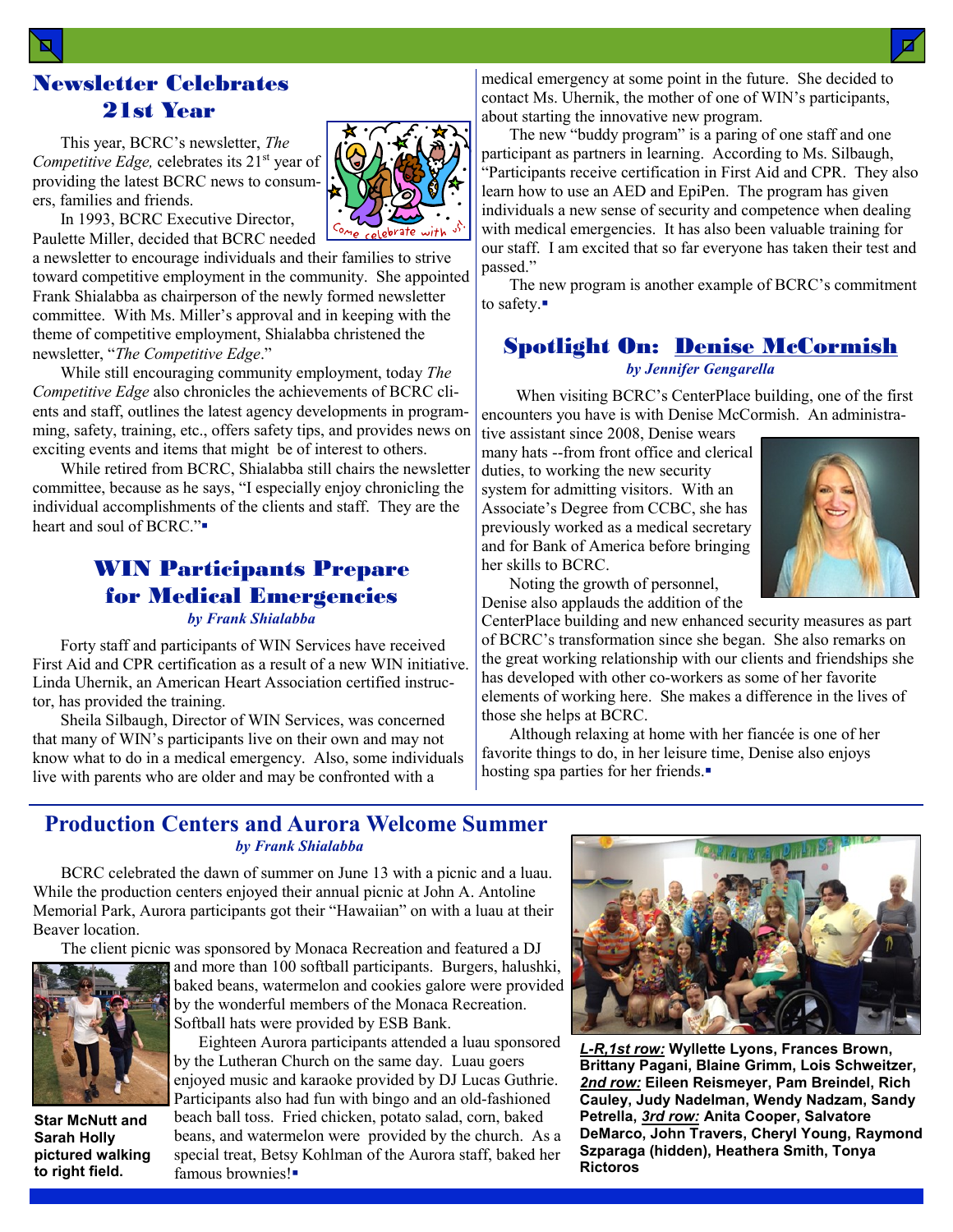### Always Pay It Forward

*by Cindy Kirkpatrick*

Many people today struggle with depression, anxiety and low self-esteem. The stress we feel everyday contributes greatly to these feelings. The participants in the Hope and Wellness class at BCRC know this all too well. They have come to understand that one

way to improve their mental well-being is to give to others. Small acts of kindness towards other people can give you a sense of purpose, make you feel happier, and help you cope with negative feelings. Being aware of the needs of others often makes your own problems seem less intense. Therefore, we started a new class, "Pay It Forward," to put our beliefs into action. We meet two to four times a week and have made various items, such as candy bags, mugs filled with cakes and candies, cards, and sachets. Once made and beautifully bagged, we deliver the gifts to local nursing homes. We also made a trip to the Beaver County Humane Society to donate fleece dog pulls. Everyone who participates enjoys the giving and is always eager to come to the next class. The class wants to encourage everyone to "Pay It Forward." You will find that your actions will brighten someone's day and in turn brighten your own.

*"It is one of the most beautiful compensations of this life that no man can sincerely try to help another without helping himself."* Ralph Waldo Emerson.



*L-R:* **Kristina Keillor, Anita Copper, Michael Hitt and Frances Beth Hradecky pictured measuring cat food, making sachets and tying lap quilt boarders.**

#### Anthony Works for Independence *by Bonnie Smith*

When Anthony Walpole began working in the Vocational Development Program in January of last year, he may not have realized how well he was suited to the work. Every job he tried, he

learned quickly, excelling with accuracy and speed, and he got along well with his coworkers. Friendly conversation comes easily to such an outgoing person.

After spending some time working at the mobile work site, sorting and filing documents, Anthony eventually felt it was time to move on. With support from staff and other connections, Anthony has been able to secure a position at the MSI (Motel Sleepers Inc.) in Ambridge where he works in maintenance and housekeeping. When asked about his new position,



**Anthony sorting documents at the mine work site.**

Anthony says, "I love the job because it makes me feel independent, and I can be a productive member of society."

#### Pledge has Special Importance *by Frank Shialabba*

The Pledge of Allegiance is important to every American, but it has special significance for Adam Padgett of BCRC's WIN Services in Beaver.

Adam was faced with doing a presentation for a dinner party that WIN held this spring for family and friends of participants. However, Adam had never given a speech of any kind. In addition, staff had been working with Adam on improving his communication skills; but they had not seen a significant breakthrough.

According to WIN Director, Sheila Silbaugh, that breakthrough came because Adam wanted to make his family proud. Adam has made not only his family proud, but also his staff and most importantly himself.

Ms. Silbaugh states, "It was like a light went on and grew brighter and brighter as Adam learned more and more of the Pledge of Allegiance. He and his staff were so happy that Adam

went to every staff at WIN to recite the Pledge of Allegiance. It was a joy to see the pride shown by Adam and his family at his dinner party when he completed reciting those words that are so important to us all."

#### ESY Students Complete "Mission: Possible"

*by Riverside H.S. Student Andrew Baker*

The theme of the ESY (Extended School Year) program this year was "*Mission: Possible*". With the aid of job coach Darcelle Slappy, the students took part in a scavenger-esque adventure of job skills, life skills, and educational development.

The team (group of students) was taken on several tours and assessments which resulted in clues that ultimately led to the villain, Professor Procrast, a genius at procrastination, one of the prohibitors of superb work habits. With the cooperation of the other BCRC departments, the students solved the crime, along with learning social skills, life lessons and which skills can help them to excel in a work environment.

Some of the tours included: WQED, YMCA, Hampton Inn, New Castle School of Trades, Habitat for Humanity, Habitat ReStore, Beaver Valley Mall and the Pittsburgh Int'l Airport.



*L-R***: Grace Wilson, Madison Mercadante, Andrew Baker, Shane Murphy, Cierra Wise touring the WQED TV station.**

*For more information about the ESY or School to Work Transition Program, and to view an expanded edition of this article with more pictures, please visit our website at [www.bcrc.net.](http://www.bcrc.net)*